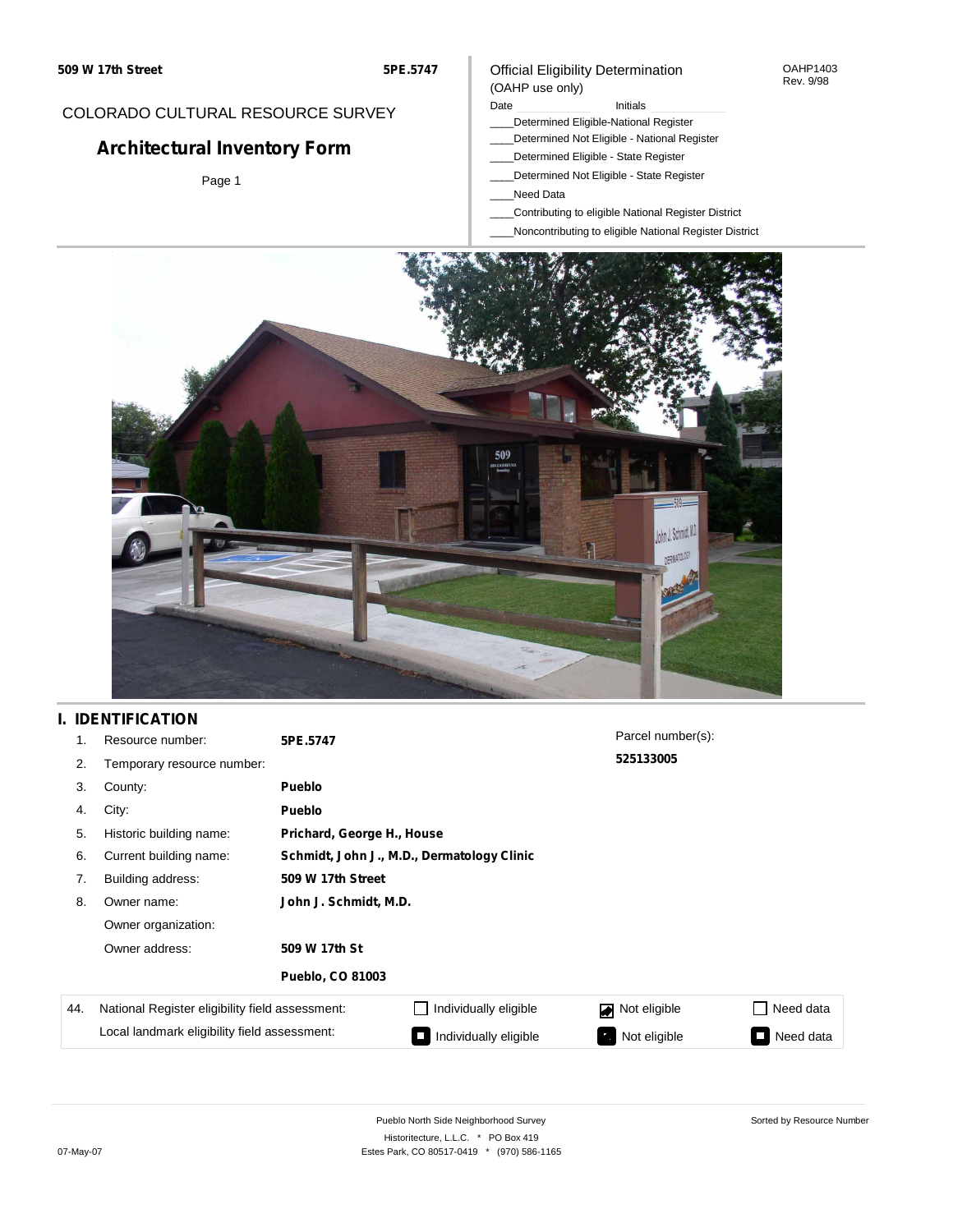Sorted by Resource Number

## **Architectural Inventory Form**

Page 2

### **II. GEOGRAPHIC INFORMATION**

| 9.  | P.M.                    | 6th |    |    | Township:               |       | <b>20S</b>                            |    |           |           | Range:            | 65W |         |
|-----|-------------------------|-----|----|----|-------------------------|-------|---------------------------------------|----|-----------|-----------|-------------------|-----|---------|
|     | <b>SW</b>               | 1/4 | οf | NE | 1/4                     | of SE | 1/4                                   | of | <b>NE</b> | 1/4       | of Section        |     | 25      |
|     | 10. UTM reference zone: |     |    |    | 13                      |       |                                       |    |           |           |                   |     |         |
|     | Easting:                |     |    |    | 533831                  |       |                                       |    |           | Northing: |                   |     | 4237067 |
| 11. | USGS quad name:         |     |    |    | <b>Northeast Pueblo</b> |       |                                       |    |           | Scale:    |                   |     | 7.5     |
|     | Year:                   |     |    |    | 1974)                   |       | 1961 (Photorevised 1970 and           |    |           |           |                   |     |         |
|     | 12. $Lot(s)$ :          |     |    |    |                         |       | Lots 13 and 14; Block 10              |    |           |           |                   |     |         |
|     | Addition:               |     |    |    |                         |       | <b>Bartlett &amp; Miller Addition</b> |    |           |           | Year of addition: |     | 1871    |

13. Boundary description and justification:

The boundary, as described above, contains but does not exceed the land historically associated with this property.

Metes and bounds exist:

П

### **III. ARCHITECTURAL DESCRIPTION**

| 14. | Building plan (footprint, shape):    | <b>Rectangular Plan</b>              |                       |
|-----|--------------------------------------|--------------------------------------|-----------------------|
|     | Other building plan descriptions:    |                                      |                       |
| 15. | Dimensions in feet (length x width): | 1,530 square feet                    |                       |
| 16. | Number of stories:                   | 1                                    |                       |
| 17. | Primary external wall material(s):   | <b>Brick</b>                         | Other wall materials: |
|     |                                      | <b>Stucco</b>                        |                       |
| 18. | Roof configuration:                  | <b>Gabled Roof/Side Gabled Roof</b>  |                       |
|     | Other roof configurations:           |                                      |                       |
| 19. | Primary external roof material:      | <b>Asphalt Roof/Composition Roof</b> |                       |
|     | Other roof materials:                |                                      |                       |
| 20. | Special features:                    | Chimney                              |                       |
|     |                                      | <b>Roof Treatment/Dormer</b>         |                       |

#### 21. General architectural description:

Oriented to the south, this building rests on a concrete foundation. At the east end of the foundation's rear (north) elevation is a single-car, 16-panel, steel, overhead-retractable garage door, painted brown. The west side of the foundation's rear elevation hosts a glass-block window. A brown-brick veneer, with pink mortar, clads the exterior walls of the front (south) façade and both side elevations. Salmon-painted stucco covers the gables and tan stucco clads the rear elevation. Windows are generally 1-beside-1-light, sliding sash, with aluminum frames. Enclosing what had been the front (south) porch are large, single-light, fixed-frame windows, with aluminum frames and brown-tinted glazing. The dormer above it also has fixed-frame windows, but the glazing lacks any tint. The principal doorway opens in the south end of the west elevation. It hosts a plate-glass door with a transom and sidelights. Another doorway opens in the east end of the rear elevation. Brown, interlocking asphalt shingles cover the side-gabled roof, and the rafter and perlin ends are exposed but capped by a fascia board. A chimney and hearth are engaged to the east elevation, but have been truncated at the roof. Another chimney, covered in stucco, emerges from the **center of the roof's north-facing slope.**

22. Architectural style:

**No Style**

| Other architectural styles: |  |
|-----------------------------|--|
| Building type:              |  |

Pueblo North Side Neighborhood Survey Historitecture, L.L.C. \* PO Box 419 07-May-07 **Estes Park, CO 80517-0419** \* (970) 586-1165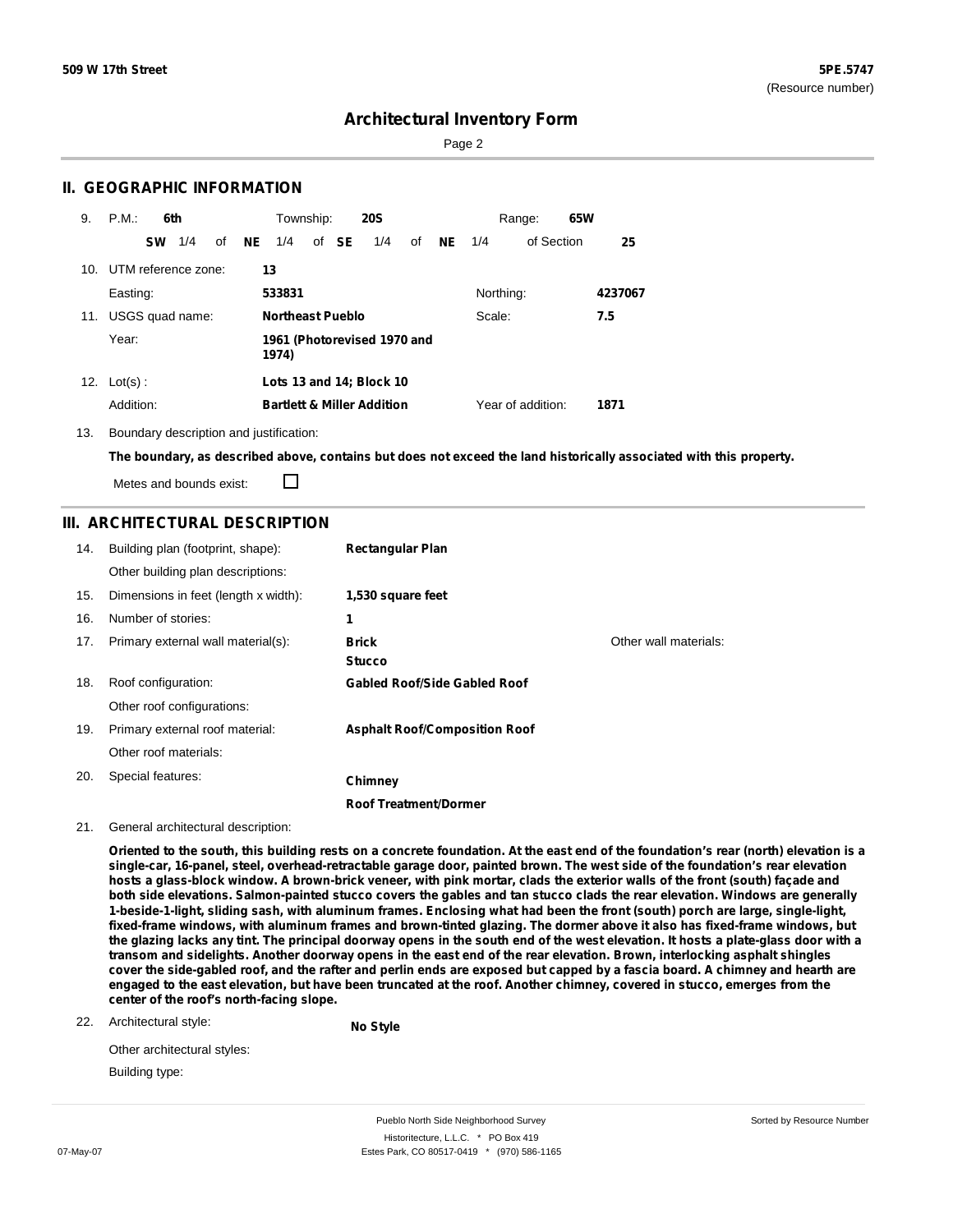Page 3

#### 23. Landscape or special setting features:

This property is located on terrain sloping downward from northeast to southwest, with an elevation of around 4,700 feet above mean sea level. The neighborhood features modest, one- and two-story houses and large, multi-story commercial buildings associated with the adjacent Parkview Medical Center. Setbacks from West 17th Street are generally the same on this block. This property is situated on the north side of West 17th Street, between 1705-1707 North Greenwood Street to the east and 515 West 17th Street to the west. Separating the street from the sidewalk is a grass strip. A planted-grass yard, with mature **landscaping, covers the lot. Asphalt and concrete parking areas are located to the west and north.**

#### 24. Associated buildings, features or objects:

| 1: Type:  | Carport                                                                                            |
|-----------|----------------------------------------------------------------------------------------------------|
| Describe: | A 4-car carport is located behind (north of) the principal building. The building consists of two, |
|           | front-gabled bays. Sheet metal covers the aluminum frame.                                          |

#### **IV. ARCHITECTURAL HISTORY**

| 25. | Date of Construction:  | Estimate: | 1924 (origina                    | Actual: | 1986 (remodel)                                                                                                              |
|-----|------------------------|-----------|----------------------------------|---------|-----------------------------------------------------------------------------------------------------------------------------|
|     | Source of Information: |           | Co. consulted 1886 through 2003. |         | Pueblo City Directory. Pueblo, Co.; Salt Lake City; Kansas City, Mo.; and others: R.L. Polk &                               |
| 26. | Architect:             | unknown   |                                  |         |                                                                                                                             |
|     | Source of information: |           |                                  |         |                                                                                                                             |
| 27. | Builder:               | unknown   |                                  |         |                                                                                                                             |
|     | Source of information: |           |                                  |         |                                                                                                                             |
| 28. | Original Owner:        | unknown   |                                  |         |                                                                                                                             |
|     | Source of information: |           |                                  |         |                                                                                                                             |
| 29. | Construction history:  |           |                                  |         |                                                                                                                             |
|     |                        |           |                                  |         | According to Pueblo County Tax Assessor records, this building was constructed in 1965. However city directory listings for |

this address date to at least 1924, and the house appears on a 1951 Sanborn map, suggesting a circa 1924 date of construction. This building was extensively modified after 1986 when Dr. John Schmidt transformed it into his dermatology clinic. The **modifications include enclosing the porch, replacing all windows, and entirely reconfiguring the interior.**

30. Location: **original Date of move(s):** 

### **V. HISTORICAL ASSOCIATIONS**

|     | 31. Original use(s): | <b>Single Dwelling</b> |
|-----|----------------------|------------------------|
| 32. | Intermediate use(s): | <b>Single Dwelling</b> |
|     | 33. Current use(s):  | Clinic                 |
| 34. | Site type(s):        | <b>Medical Office</b>  |

35. Historical background:

This house was constructed around 1924. However, city directories list the address as "vacant" until around 1940, when the owner was George H. Prichard. He came to Pueblo around 1918 and was president of Quality Tire and Battery. With his wife, Ruth H. Prichard, George had a daughter, Mildred Prichard Dupps. George Prichard died on November 20, 1949. Ruth continued to reside here until her own death in August 1966. Dermatologist John J. Schmidt, M.D., acquired the property in **1986. Dr. Schmidt currently uses the house as his dermatology clinic.**

Sources of information: 36.

**Pueblo County Office of Tax Assessor. Property information card [internet].**

**Pueblo City Directory. Pueblo, Co.; Salt Lake City; Kansas City, Mo.; and others: R.L. Polk & Co, consulted 1886 through 2003.**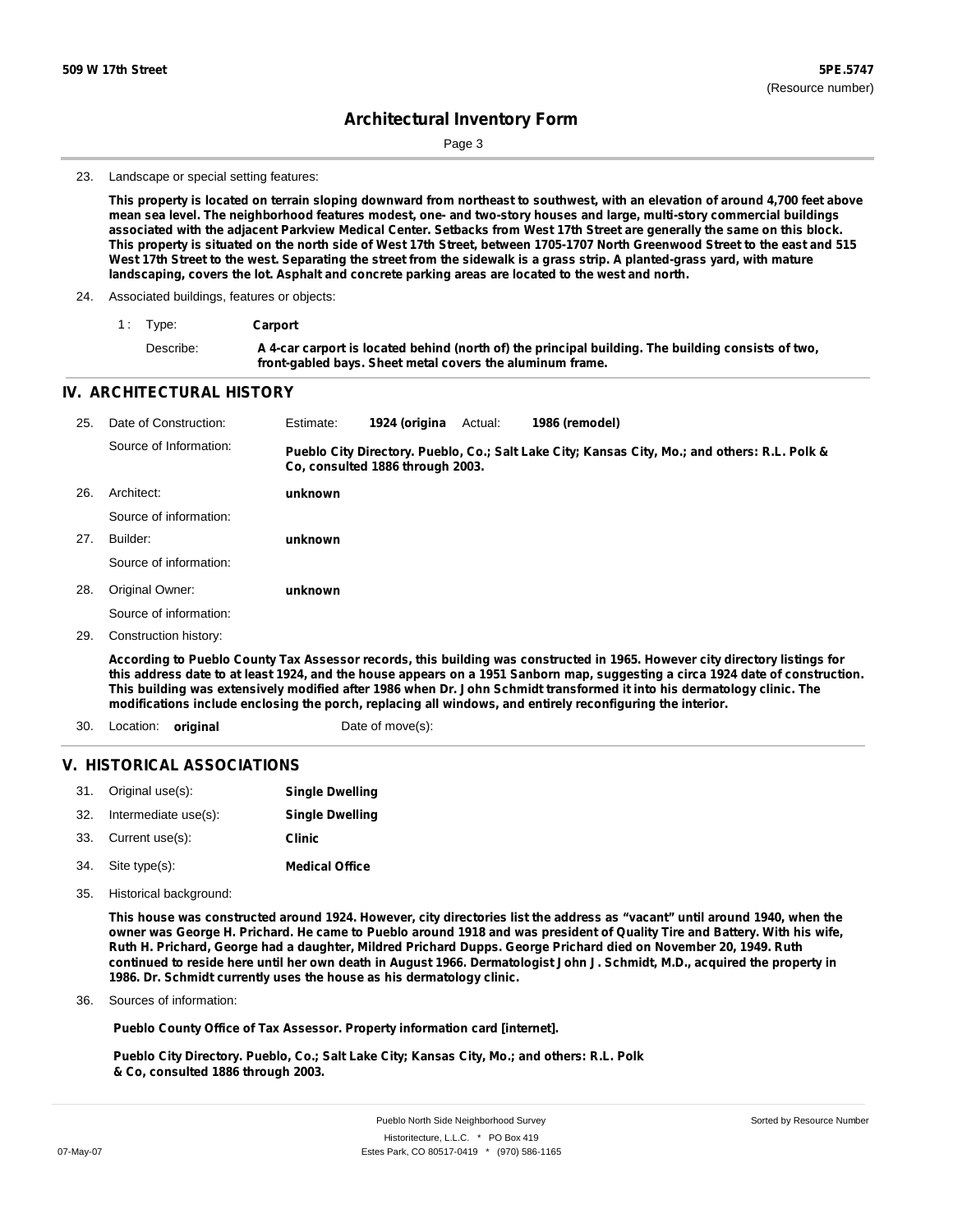Page 4

**Sanborn Fire Insurance Maps (for Pueblo, Colorado). New York: Sanborn Map and Publishing Co., 1883, 1886, 1889, 1893, 1904-05, 1904-51, and 1904-52.**

**"Prichard (George H.)" [obituary]. Pueblo Chieftain, 21 November 1949, p. 3.**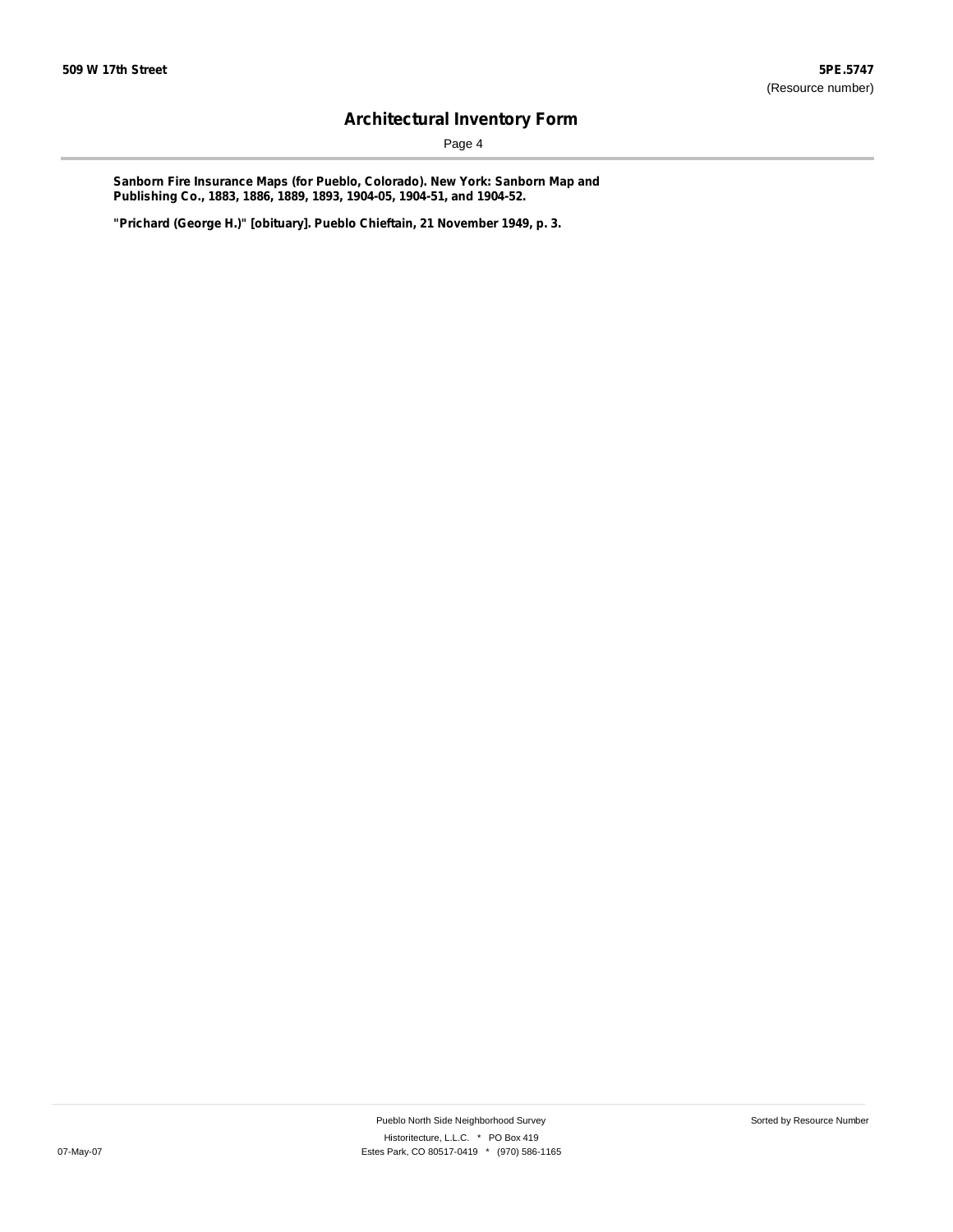Sorted by Resource Number

# **Architectural Inventory Form**

Page 5

|                                                                                                                                     | <b>VI. SIGNIFICANCE</b>                                                                                                                                                                        |  |  |  |  |  |  |  |
|-------------------------------------------------------------------------------------------------------------------------------------|------------------------------------------------------------------------------------------------------------------------------------------------------------------------------------------------|--|--|--|--|--|--|--|
| 37.                                                                                                                                 | Local landmark designation:<br>Yes $\Box$<br>No.<br>$\mathbf{F}_{\mathbf{r}}$                                                                                                                  |  |  |  |  |  |  |  |
|                                                                                                                                     | Designation authority:                                                                                                                                                                         |  |  |  |  |  |  |  |
|                                                                                                                                     | Date of designation:                                                                                                                                                                           |  |  |  |  |  |  |  |
| 38.                                                                                                                                 | Applicable National Register criteria:                                                                                                                                                         |  |  |  |  |  |  |  |
|                                                                                                                                     |                                                                                                                                                                                                |  |  |  |  |  |  |  |
|                                                                                                                                     | A. Associated with events that have made a significant contribution to the broad pattern of our history.<br>B. Associated with the lives of persons significant in our past.<br>$\blacksquare$ |  |  |  |  |  |  |  |
|                                                                                                                                     | C. Embodies the distinctive characteristics of a type, period, or method of construction, or represents the work<br>П                                                                          |  |  |  |  |  |  |  |
|                                                                                                                                     | of a master, or that possess high artistic values, or represents a significant and distinguished entity whose<br>components may lack individual distinction.                                   |  |  |  |  |  |  |  |
|                                                                                                                                     | D. Has yielded, or may be likely to yield, information important in history or prehistory.                                                                                                     |  |  |  |  |  |  |  |
|                                                                                                                                     | Qualifies under Criteria Considerations A through G (see manual).<br>$\sim$                                                                                                                    |  |  |  |  |  |  |  |
|                                                                                                                                     | Does not meet any of the above National Register criteria.<br>₩                                                                                                                                |  |  |  |  |  |  |  |
|                                                                                                                                     | <b>Pueblo Standards for Designation:</b>                                                                                                                                                       |  |  |  |  |  |  |  |
|                                                                                                                                     | 1a. History                                                                                                                                                                                    |  |  |  |  |  |  |  |
|                                                                                                                                     | $\overline{\mathbf{r}}_1$<br>Have direct association with the historical development of the city, state, or nation; or                                                                         |  |  |  |  |  |  |  |
|                                                                                                                                     | <u>1b. History</u>                                                                                                                                                                             |  |  |  |  |  |  |  |
| Be the site of a significant historic event; or<br>$\overline{\phantom{a}}$                                                         |                                                                                                                                                                                                |  |  |  |  |  |  |  |
|                                                                                                                                     | 1c. History                                                                                                                                                                                    |  |  |  |  |  |  |  |
| Have direct and substantial association with a person or group of persons who had influence on society.<br>$\overline{\phantom{a}}$ |                                                                                                                                                                                                |  |  |  |  |  |  |  |
|                                                                                                                                     | 2a. Architecture<br>Embody distinguishing characteristics of an architectural style or type; or                                                                                                |  |  |  |  |  |  |  |
|                                                                                                                                     | $\Box$                                                                                                                                                                                         |  |  |  |  |  |  |  |
|                                                                                                                                     | 2b. Architecture<br>Be a significant example of the work of a recognized architect or master builder, or<br>$\Box$                                                                             |  |  |  |  |  |  |  |
|                                                                                                                                     | 2c. Architecture                                                                                                                                                                               |  |  |  |  |  |  |  |
|                                                                                                                                     | Contain elements of architectural design, engineering, materials, craftsmanship, or artistic merit which represent a<br>$\Box$<br>significant or influential innovation;                       |  |  |  |  |  |  |  |
|                                                                                                                                     | 2d. Architecture                                                                                                                                                                               |  |  |  |  |  |  |  |
|                                                                                                                                     | Portray the environment of a group of people or physical development of an area of the city in an era of history<br>$\Box$<br>characterized by a distinctive architectural style.              |  |  |  |  |  |  |  |
|                                                                                                                                     | 3a. Geography                                                                                                                                                                                  |  |  |  |  |  |  |  |
|                                                                                                                                     | Have a prominent location or be an established, familiar, and orienting visual feature of the contemporary city, or                                                                            |  |  |  |  |  |  |  |
|                                                                                                                                     | 3b. Geography                                                                                                                                                                                  |  |  |  |  |  |  |  |
|                                                                                                                                     | Promote understanding and appreciation of Pueblo's environment by means of distinctive physical characteristics<br>or rarity; or                                                               |  |  |  |  |  |  |  |
|                                                                                                                                     | 3c. Geography                                                                                                                                                                                  |  |  |  |  |  |  |  |
|                                                                                                                                     | Make a special contribution to Pueblo's distinctive character.<br>$\overline{\phantom{a}}$                                                                                                     |  |  |  |  |  |  |  |
|                                                                                                                                     | <b>Not Applicable</b>                                                                                                                                                                          |  |  |  |  |  |  |  |
|                                                                                                                                     | Does not meet any of the above Pueblo landmark criteria.<br>$\overline{\phantom{a}}$                                                                                                           |  |  |  |  |  |  |  |
| 39.                                                                                                                                 | Area(s) of Significance:<br><b>Not Applicable</b>                                                                                                                                              |  |  |  |  |  |  |  |
| 40.                                                                                                                                 | Period of Significance:<br>n/a                                                                                                                                                                 |  |  |  |  |  |  |  |
| 41.                                                                                                                                 | Level of significance:<br>National:<br>State<br>Local<br>$\mathcal{L}_{\mathcal{A}}$<br>$\Box$                                                                                                 |  |  |  |  |  |  |  |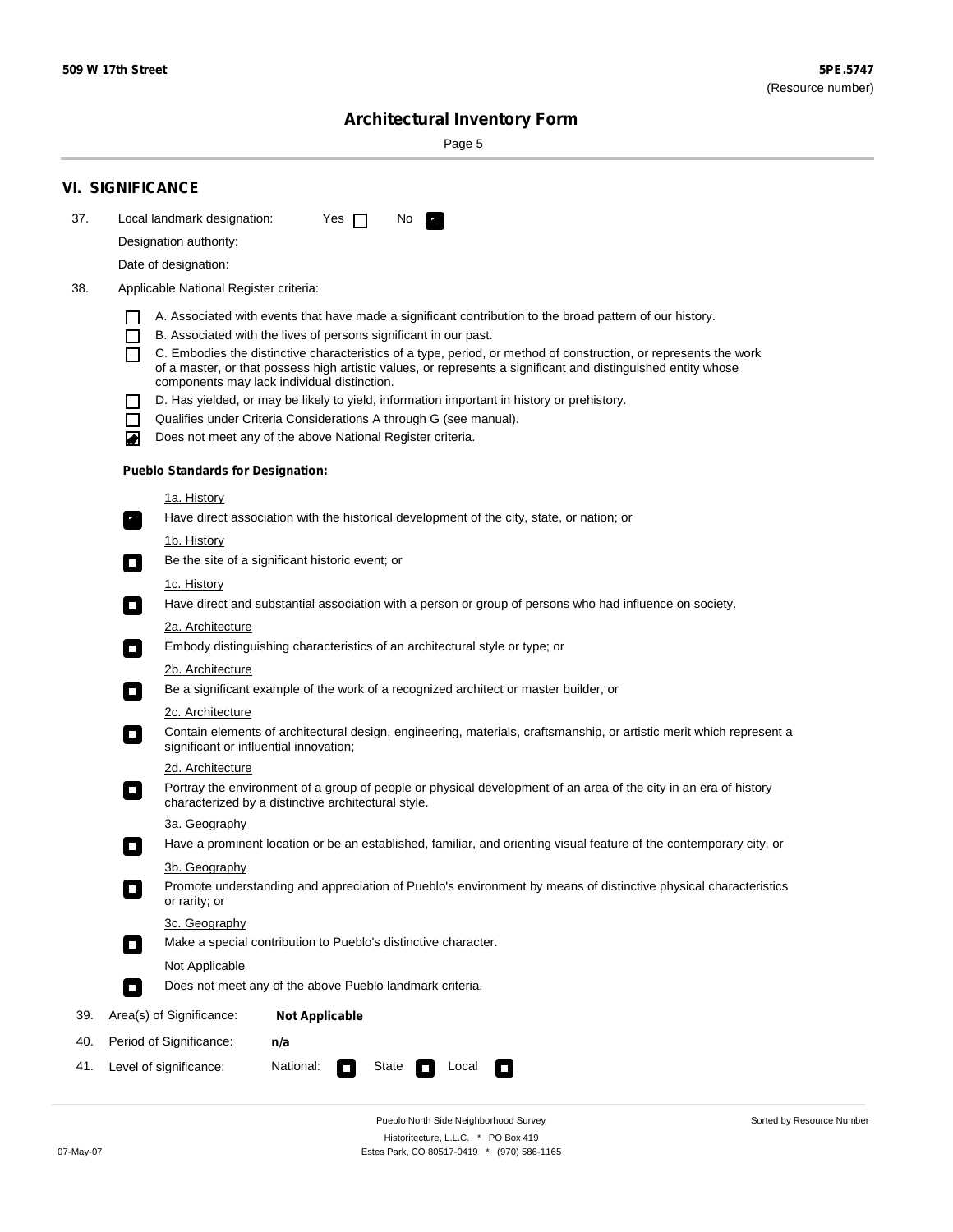Page 6

#### 42. Statement of significance:

This property is historically significant under Pueblo Local Landmark criterion 1A for its association with the development of Pueblo's North Side Neighborhood. However, the levels of architectural and historical significance, combined with physical integrity, are not to the extent that this property would qualify for individual listing in the National Register of Historic Places, the Colorado State Register of Historic Properties, or as a City of Pueblo Landmark. Because of the lack of physical integrity, **it should not be considered a contributing resource within any potential historic district.**

43. Assessment of historic physical integrity related to significance:

Constructed around 1924, this building exhibits a moderately low level of physical integrity relative to the seven aspects of integrity as defined by the National Park Service and the Colorado Historical Society: location, setting, design, materials, workmanship, feeling, and association. While the building retains its original Bungalow form, it has been stripped of all character-defining features. This property does not retain sufficient physical integrity to convey its architectural and historical **significance.**

#### **VII. NATIONAL REGISTER ELIGIBILITY ASSESSMENT**

| 44. | National Register eligibility field assessment: |                                                                                                                                                                                                                        |     |          |                              | $\Box$ Individually eligible | Not eligible        | $\Box$ Need data |
|-----|-------------------------------------------------|------------------------------------------------------------------------------------------------------------------------------------------------------------------------------------------------------------------------|-----|----------|------------------------------|------------------------------|---------------------|------------------|
|     |                                                 | Local landmark eligibility field assessment:                                                                                                                                                                           |     |          |                              | $\Box$ Individually eligible | <b>Not eligible</b> | $\Box$ Need data |
| 45. |                                                 | Is there National Register district potential?                                                                                                                                                                         | Yes | <b>A</b> | $\mathsf{No}$ $\blacksquare$ |                              |                     |                  |
|     | Discuss:                                        | Pueblo's North Side Neighborhood represents the evolution of the city's professional middle and upper<br>classes. Its diversity of architectural styles and forms directly represents the city's changing economic and |     |          |                              |                              |                     |                  |

**classes. Its diversity of architectural styles and forms directly represents the city's changing economic and cultural climates. As well, the neighborhood is distinctive because it appears to have evolved independently of the area's dominant industry, steel manufacturing.**

> Yes Yes

No

 $No$  N/A

 $N/A$   $\Box$ 

If there is National Register district potential, is this building contributing:

46. If the building is in existing National Register district, is it contributing:

### **VIII. RECORDING INFORMATION**

| 47. | Photograph numbers): | <b>CD-ROM Photo Disc: North Side Photos</b><br>File Name(s): 17thstw509                                                       |
|-----|----------------------|-------------------------------------------------------------------------------------------------------------------------------|
|     | Negatives filed at:  | <b>Special Collections</b><br><b>Robert Hoag Rawlings Public Library</b><br>100 East Abriendo Avenue<br>Pueblo, CO 81004-4290 |
| 48. | Report title:        | <b>Pueblo North Side Neighborhood Survey</b>                                                                                  |
| 49. | $Date(s)$ :          | 07/25/05                                                                                                                      |
| 50. | Recorder(s):         | <b>Adam Thomas</b>                                                                                                            |
| 51. | Organization:        | Historitecture, L.L.C.                                                                                                        |
| 52. | Address:             | <b>PO Box 419</b>                                                                                                             |
|     |                      | Estes Park, CO 80517-0419                                                                                                     |
| 53. | Phone number(s):     | (970) 586-1165                                                                                                                |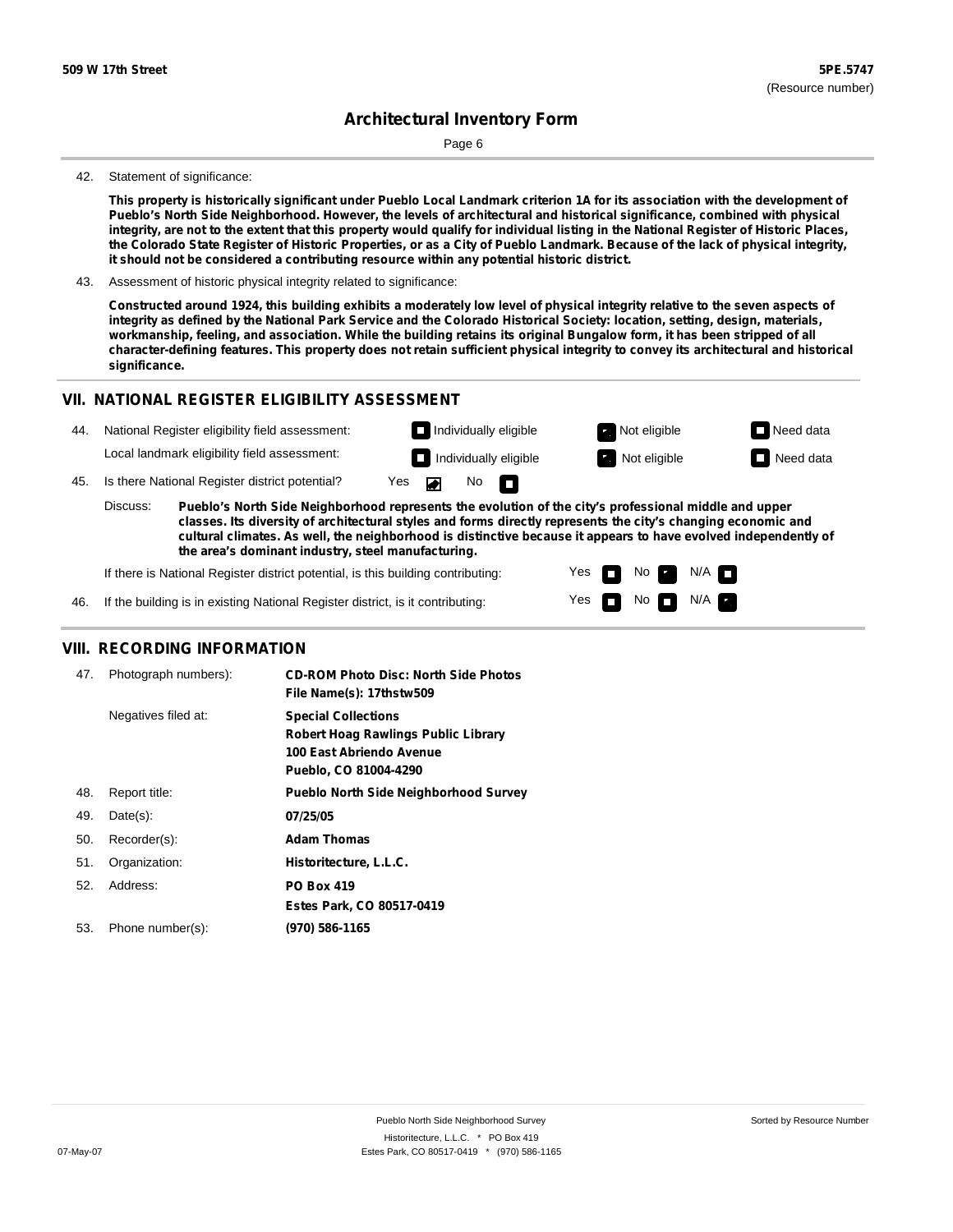Page 7